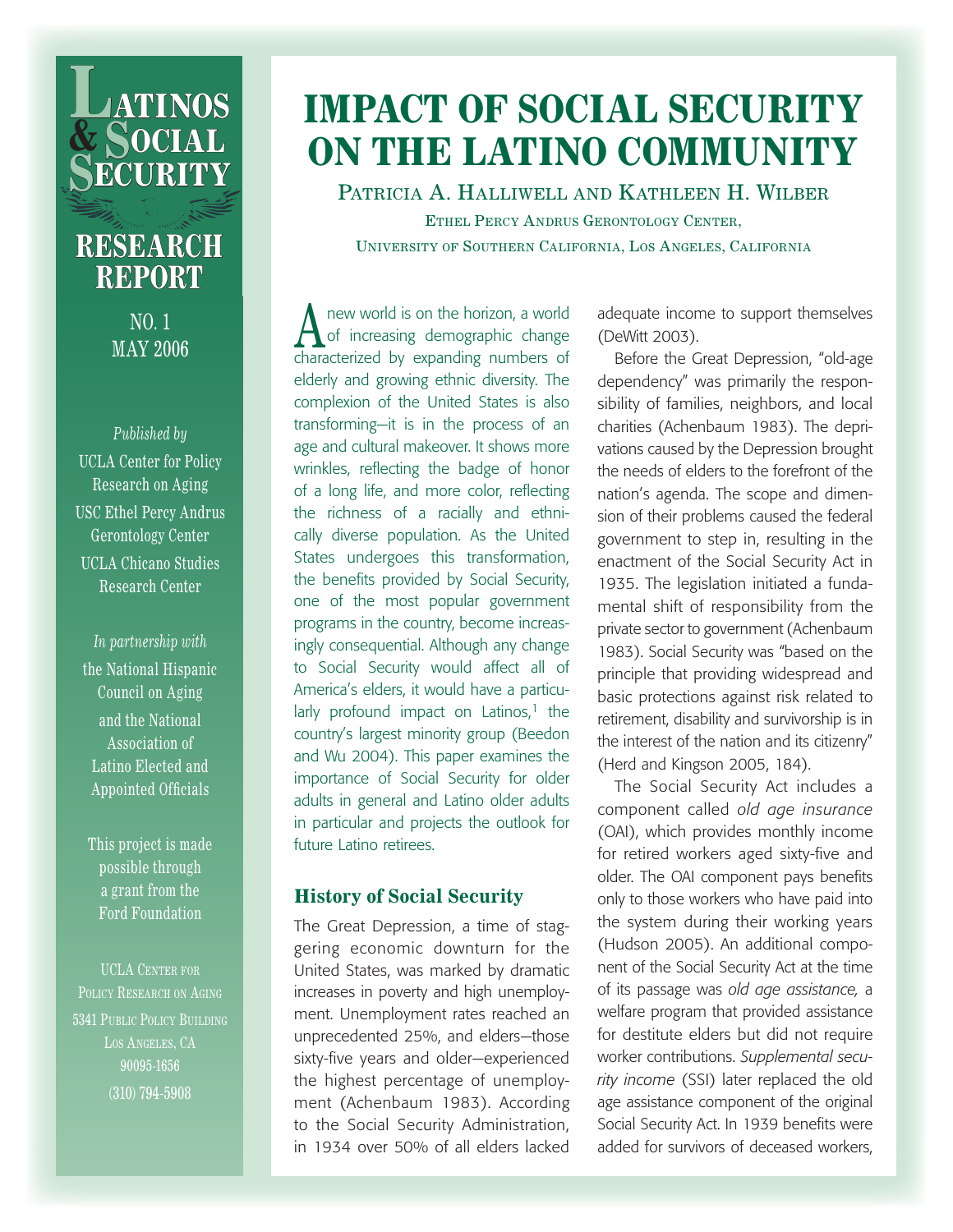**L&SS RESEARCH REPORT <b>IMPACT OF SOCIAL SECURITY** 

and in 1956 disability benefits were added. Today Social Security is a combination of old age (OA), survivor (S), and disability insurance (DI) benefits, or OASDI (Chen 1998). The objective of Social Security—income security—is met through a pay-as-you-go transfer of payroll tax revenues from workers to retirees, their survivors, and the disabled.

Incremental changes that have benefited older adults include increased monthly payments, annual cost of living adjustments (COLAs), which are based on the annual increase in the consumer price index (CPI), and early retirement, which is available at age sixty-two with reduced benefits. COLAs are automatic annual increases in monthly Social Security benefits that prevent the erosion of benefits due to inflation (Social Security Online 2005).

The most recent discussions about Social Security have voiced concern about the program's solvency once the baby boom generation starts to receive retirement benefits. The first baby boomers will turn sixty-five in 2011. Solutions include a number of proposals to shore up the trust fund and proposals that would substantively change the legislation. One of the latter, privatizing Social Security, came to the forefront of the public agenda in 1997, when a report by the Advisory Council on Social Security presented three plans for partially privatizing the program (Binstock 2005). Each plan called for investing in the private sector a portion of the money paid into Social Security. President George W. Bush made privatization a primary policy objective of his second term.

### **Structure of Social Security**

The Social Security program is a payas-you-go system financed through a

compulsory payroll tax. This means that the payroll tax contributions of today's workers pay the Social Security benefits for current beneficiaries. OASDI is financed almost exclusively through the payroll tax. Employees and employers each pay a percentage (6.2%) of the workers' pay, up to an income ceiling, which was \$90,000 in 2005. When Social Security began, the ceiling was \$3,000; it has gradually increased over time. The payroll tax is held in two Social Security trust funds: OASI and DI. The funds are invested in treasury bonds, and the federal government may fund other activities from the sale of these bonds with a promise to pay back the money with interest. In addition to paying out benefits, the Social Security Administration uses a small portion of the funds for administration. Administrative costs are very low, however; for example, in 2004, less than 1% of contributions were spent on administrative expenses (Social Security Administration 2005a).

Social Security eligibility is based on two criteria: age and wageearning history. The minimum work time required to be eligible for Social Security is forty quarters. Social Security payments are computed using individuals' average earnings during their lifetime in all employment covered by Social Security. An average of the thirtyfive highest years of earnings is used as the basis for calculating benefits. Those years in which an individual has low earnings or no earnings are also counted, to bring the total to thirty-five years (Social Security Online 2006). Early retirement is available at age sixtytwo with reduced benefits. Changes to the Social Security program in the 1980s raised the eligibility age for full retirement benefits from age sixty-five to sixty-seven. This change is being phased in, beginning in 2000 (Social Security Administration 2005b) for those born in 1938 and ending at a maximum age of sixty-seven for those born in 1960 or later (Social Security Administration 2005a). The Social Security system is a defined benefit plan—that is, a specific or defined amount of pension income is paid for the rest of the retiree's life (Moody 2002).

Seventy-five-year projections regarding the viability of Social Security are provided annually by the Social Security Administration's Office of the Actuary. These projections serve as an "early warning system" for the Social Security Board of Trustees and provide a "reasonable basis" for monitoring the financial status of the Trust Fund (Herd and Kingson 2005,190).

### **Who Receives Social Security?**

According to the Social Security Administration (2005a), in December 2004 there were nearly 47.7 million beneficiaries receiving OASDI benefits. Figure 1 shows that the majority of these beneficiaries, slightly over 30 million, or 63%, were retired workers, with the remaining 37% consisting of disabled workers (13%), spouses and children of retired or disabled workers (10%), and survivors of deceased workers (14%). Work-related pension income in the United States is relatively low, with only about half of workers covered by a pension plan (Diamond and Orszag 2004). In 2003, 65% of older adult beneficiaries relied on Social Security income for 50% or more of their total income, and for 21% Social Security was their only source of income, as Figure 2 shows (Social Security Administration 2005a).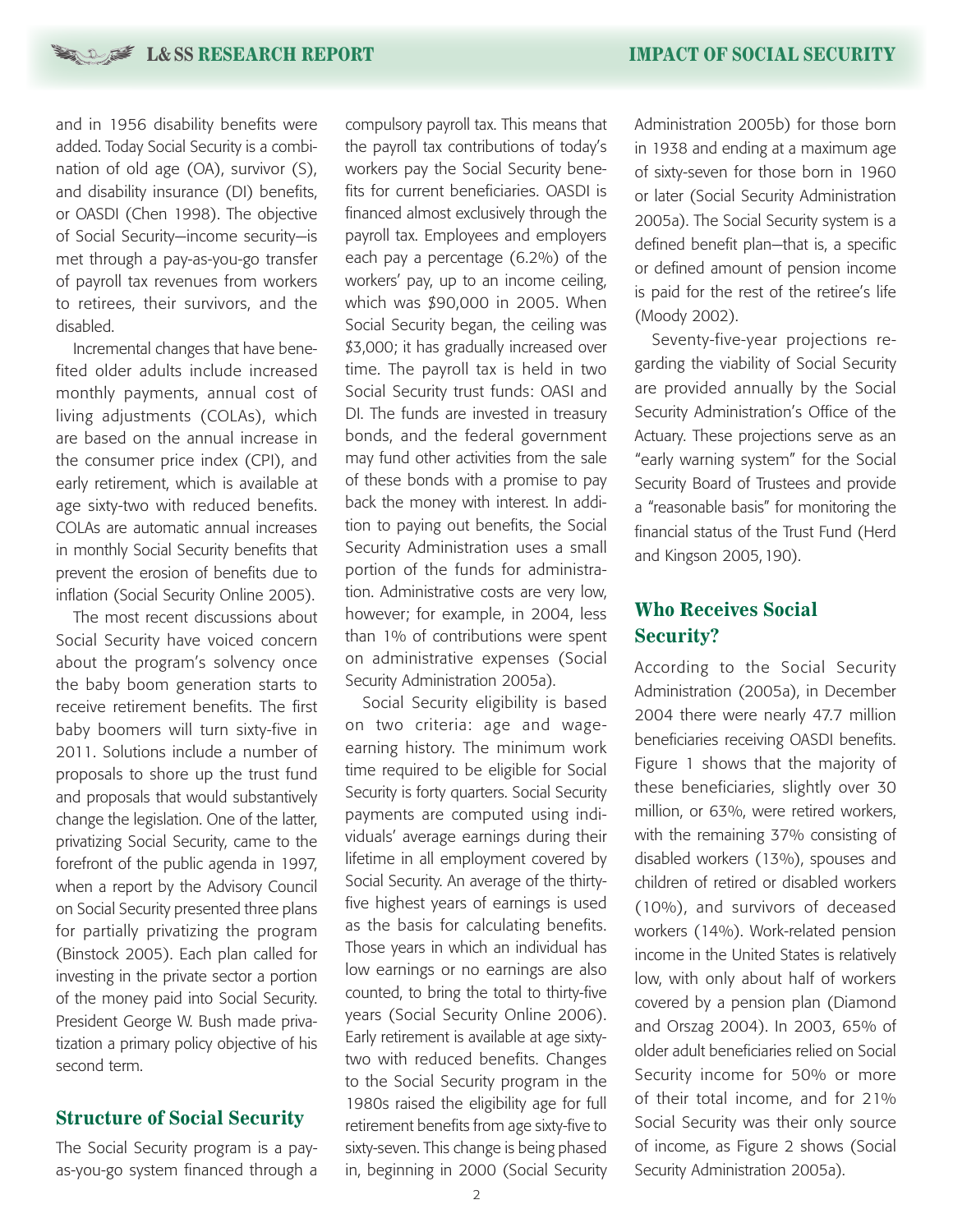Figure 1. OASDI Beneficiaries, December 2004



Source: Social Security Administration 2005a, 14.

#### Figure 2. Reliance on Social Security for Americans Aged Sixty-five and Older, 2003



Source: Social Security Administration 2005a, 7.

### **Social Security Lifts Elders Out of Poverty**

By the mid-1980s poverty rates among older adults had dropped to levels that were lower than those for all other age groups; this drop was due primarily to Social Security (Meyer 2005). By 2002 the poverty rate among older adults was down to 10.4%, from a rate of 40% during the 1950s (Hudson 2005).

Although poverty rates among older adults are at a historic low, segments of the population remain near, at, or below the poverty level. The 1997 poverty data from Hendley and Bilimoria (1999) showed that Black and Latino men and women had poverty rates that were two, three, and even four times higher than those of non-Latino Whites.

Table 1 provides insight into the severity of poverty among minorities

### **AUTHORS**

Patricia A. Halliwell is a graduate student in gerontology and occupational therapy at the University of Southern California.

Kathleen H. Wilber is the Mary Pickford Foundation Professor of Gerontology at the University of Southern California, Leonard Davis School, and a professor of health services administration in the School of Planning, Policy, and Development.

PROJECT STAFF

Project Director: Bum Jung Kim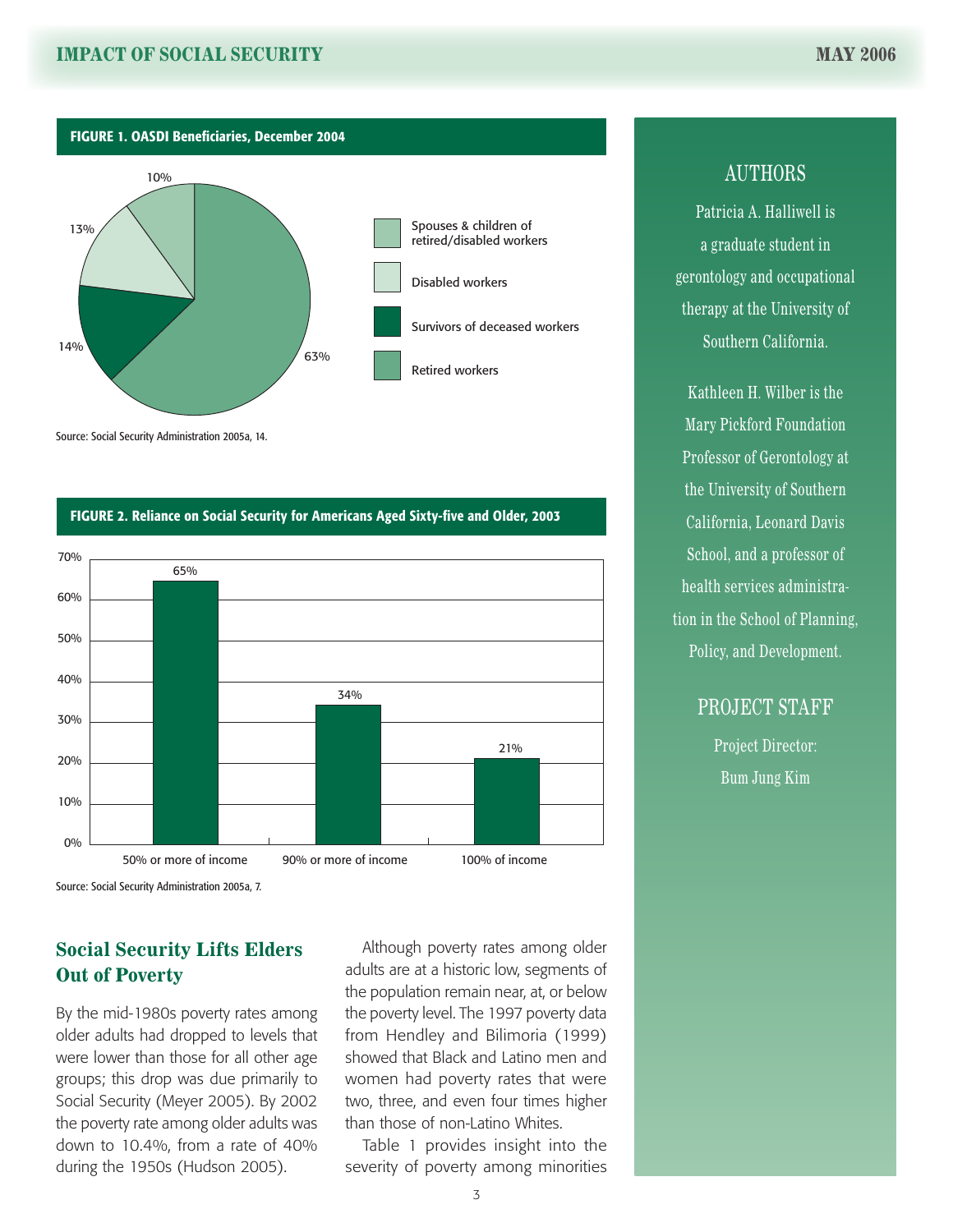Table 1. Poverty Rate for Groups with and without Social Security, by Race/Ethnicity and Sex, 1997

|                  | In Poverty with<br><b>Social Security</b> |       | <b>In Poverty without</b><br><b>Social Security</b> |       |
|------------------|-------------------------------------------|-------|-----------------------------------------------------|-------|
|                  | <b>Men</b>                                | Women | <b>Men</b>                                          | Women |
| Non-Latino White | 4.4                                       | 9.9   | 41.7                                                | 53.2  |
| <b>Black</b>     | 19.6                                      | 26.2  | 55.7                                                | 65.0  |
| Asian            | 5.3                                       | 9.4   | 32.6                                                | 35.8  |
| Latino           | 17.3                                      | 21.8  | 56.1                                                | 56.1  |

#### Table 2. Life Expectancy Rate at Age Sixty-Five, by Sex and Race/Ethnicity

|                   | <b>Total</b> | <b>Non-Latino</b><br><b>White</b> | <b>Black</b> | <b>Asian</b> | <b>Latino</b> |
|-------------------|--------------|-----------------------------------|--------------|--------------|---------------|
| <b>Both Sexes</b> | 17.4         | 17.6                              | 15.6         | 21.2         | 21.2          |
| Men               | 15.6         | 15.7                              | 13.6         | 18.8         | 18.5          |
| Women             | 18.9         | 19.1                              | 17.1         | 22.9         | 21.8          |

Sources: Hendley and Bilimoria 1999, 63; National Center for Health Statistics 1997, table 29; U.S. Census Bureau 1996, tables B-1 and B-2.

and the importance of Social Security for lifting older adults out of poverty.

Poverty rates were considerably higher for older women than for older men. Among those receiving Social Security, Latino and Black women had poverty rates that were considerably higher than those of non-Latino White women. Without Social Security, about 60% of all Blacks and 56% of all Latinos would have been in poverty. Non-Latino Whites fared better, with less than half living in poverty (Hendley and Bilimoria 1999).

Life expectancy is another area that varies within the older adult population. Latinos have a higher life expectancy than non-Latino Whites, but Blacks have a lower life expectancy than non-Latino Whites (Hendley and Bilimoria 1999). The data in Table 2 illustrate this point. Life expectancy is an important factor when evaluating Social Security, since those who live longer will receive higher lifetime benefits.

### **Variations in Work Patterns Affect Social Security**

Lifetime work patterns that include periods of low wages or non-work negatively impact the benefits received in retirement. Minorities have the highest number of years with no earnings. This may be due, in part, to immigrants who have not lived in the United States long enough to complete thirty-five years of work history or who have not had continuous, stable work over a thirtyfive-year period. The figures are strikingly different: non-Latino White males have, on average, only two years with no earnings, whereas the pattern of non-earning for minorities ranges from four years for Blacks up to ten years for other racial/ ethnic groups (Hendley and Bilimoria 1999). Since women are more likely to leave work for child rearing or caring for aging parents, their average years with no earnings are greater: seven years for non-Latino Whites, six years for Blacks,

and eleven years for other minorities (Hendley and Bilimoria 1999). These gaps lead to lower monthly benefit payments for minorities because the thirty-five years with the highest earnings are used to compute a worker's average indexed monthly earnings (AIME), which is a component of the calculation that determines the benefit amount (Shelton and Beedon 2003).

#### **The "Graying of America"**

Projected future costs of Social Security are based on demographic changes in the older adult population. Hoyer and Roodin (2003) provide evidence from the 2000 census that the population of the United States is aging, with dramatic increases anticipated in the numbers of elders—what they describe as the "Graying of America." In 1900 there were 3.1 million adults aged sixty-five and older, or about 4% of the U.S. population. In 2000 this group had increased more than tenfold, to 34.9 million, or 13% of the overall population. Because of the baby boomer cohort—those 76 million individuals born between 1946 and 1964—the population of adults aged sixty-five and older is estimated to reach 65.6 million by 2030, or over 20% of the U.S. population.

Social Security's pay-as-you-go system was initiated in 1935, when there were fifty workers for each Social Security beneficiary. The baby boomer cohort will begin to be eligible for early retirement beginning in 2008. It is anticipated that before 2030 the ratio of workers to retirees will decline to about two to one (Moody 2002).

### **Changing Racial/Ethnic Mix of the U. S. Population**

In addition to the "Graying of America," a second dynamic, the rising cultural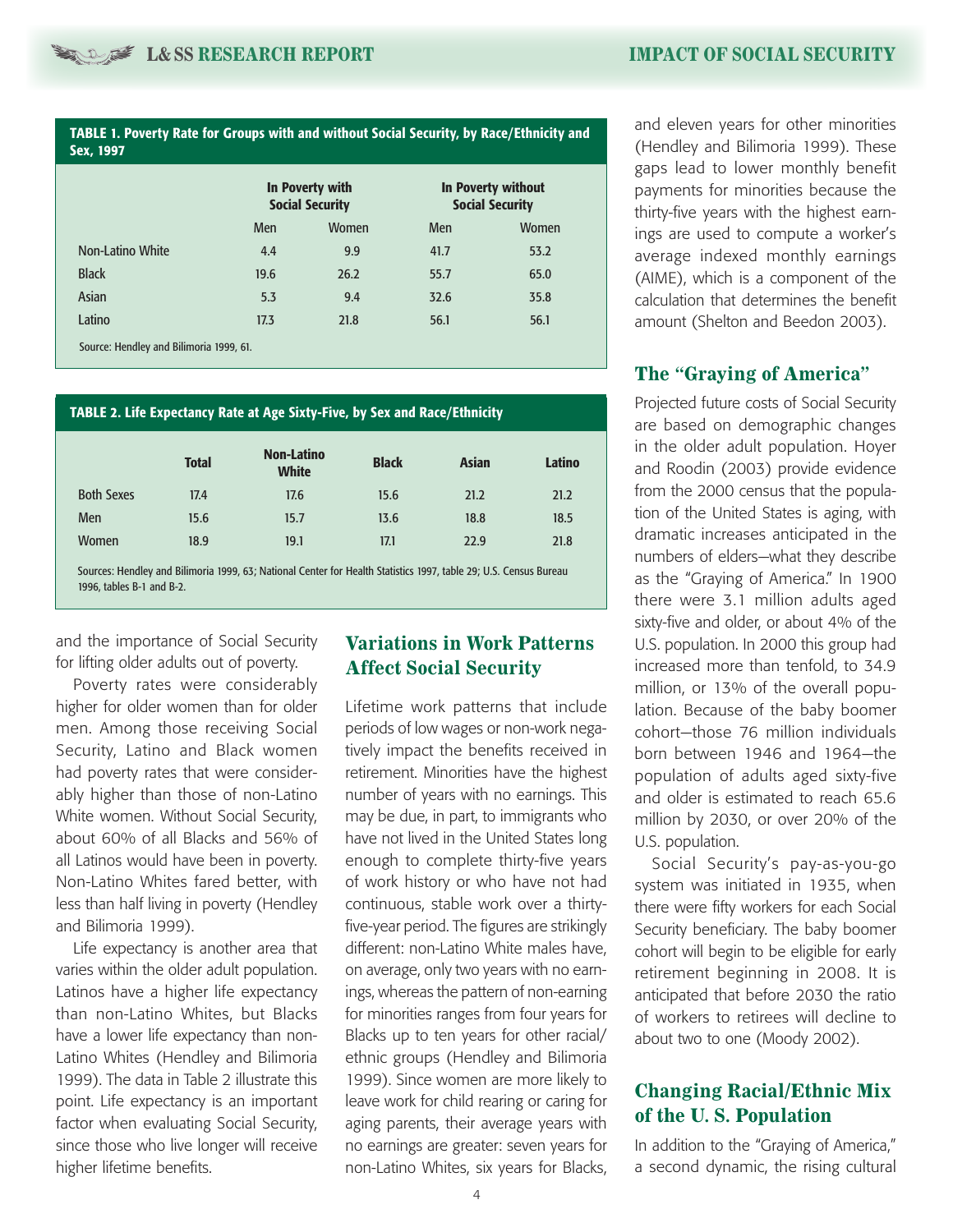diversity of our nation, is at work. The United States is evolving from a country that has historically been predominately non-Latino White into a society with increasing numbers of racial/ethnic minorities. Minorities comprised 28% of the population in 1997; that proportion is expected to grow to 47% by 2050 (Hendley and Bilimoria 1999). The largest increase will be among Latinos, whose proportion of the U.S. population is expected to double, from 12% in 1997 to 24% in 2050 (Hendley and Bilimoria 1999). Estimates from 2002 census data show that Latinos represented 6.03% of the total U.S. population aged sixty-five and older; this number is expected to reach 16% by 2050 (Beedon and Wu 2004). Although adults aged sixty-five and older comprised 13% of the overall U.S. population, Latino elders comprised only 6.03% overall in 2002.

### **Profile of Latinos**

The term *Latino* refers to persons whose origin is either "Mexican, Puerto Rican, Cuban, Central or South American, or some other Hispanic origin" (U.S. Census Bureau 2006). The Latino community, then, is a heterogeneous population composed of many subgroups that differ by country of origin. More than half of Latino elders in the United States are of Mexican heritage, with well over half of them born in the United States (Valdez and Arce 2000). The remaining Latino population is relatively equally distributed among Cubans, Puerto Ricans, and Central and South Americans. California and Texas have the highest concentrations of Latinos, with more than half of all U.S. Latinos living in these two states. Texas has some of the oldest Latino communities in the nation as a result of an open border between Mexico and the United States, which until the late

1920s allowed people and goods to move freely between the two countries, mainly across the Rio Grande (Valdez and Arce 2000).

#### **Economic Status and Education Level**

When compared to other racial/ ethnic groups, Latino elders have the highest rates of poverty and belowaverage education levels as well; some researchers suggest that these characteristics will persist for decades (Mutchler and Angel 2000). Those Latino elders who have experienced a lifetime of low socioeconomic status are likely to reach retirement exhibiting the effects of "cumulative disadvantage," which is defined by Moody as "the tendency of negative life events to have an enduring and multiplying impact over the life course" (2002, 466).

Low education levels leave many Latinos unqualified for higher wage jobs that provide pension and healthcare benefits. Although, in the aggregate, national participation in higher education is improving, Latinos are not keeping pace when compared to Asians, Blacks, and non-Latino Whites (De Los Santos et al. 2005). Latinos have the highest percentage (61%) of adults aged sixtyfive to seventy-four who have only some elementary education (Valdez and Arce 2000). One consequence is that the poverty rate of Latino elders is more than twice the poverty rate for all people aged sixty-five and older in the United States—22% versus 10.4% (Beedon and Wu 2004). Latino elders also make up the highest percentage of individuals who are categorized as near poor—those that live just above the poverty threshold. The near poor are most often referred to as being below 125% (or, in some calculations, 150%) of the poverty threshold. While 17% of the overall elder population falls

below 125% of the poverty threshold, almost twice as many (33.3%) Latino elders are represented in this category (Beedon and Wu 2004).

The median income in 2002 of working-age Latinos was \$22,400, compared to \$28,400 for the nation as a whole (Social Security Administration 2004). Additionally, because of low lifetime earnings, Latinos reach retirement with few savings and assets. Social Security is the only source of retirement income for 21% of all retirees in the United States (Social Security Administration 2005a). Latino retirees' reliance on Social Security is 41%, however, nearly twice as much (Social Security Administration 2004).

#### **Family Wealth and Inheritance**

The aggregate economic status of Latinos regardless of age is not favorable. Most Latinos fall into the lowest category of wealth. In addition, the wealth of the Latino community is not evenly distributed. The Latino middle class is relatively small when compared to that of non-Latino Whites, and the upper class, or wealthiest 25% of Latino households, owns over 90% of Latinos' total wealth. Over 25% of the Latino population has a negative net worth. Without savings, this segment of the Latino population is vulnerable to economic downturns. During the recessionary period of 1999 and 2001, over 25% of the value of Latino wealth was lost (Kochhar 2004). Some recovery was seen in the years that followed, but the overall household wealth of Latinos is still less than 10% of that of non-Latino Whites. In addition, many Latinos send money to family members in their countries of origin, suggesting that they may have fewer savings than do other ethnic/racial groups. According to Kochhar, "remittance flows to Latin American and Caribbean countries are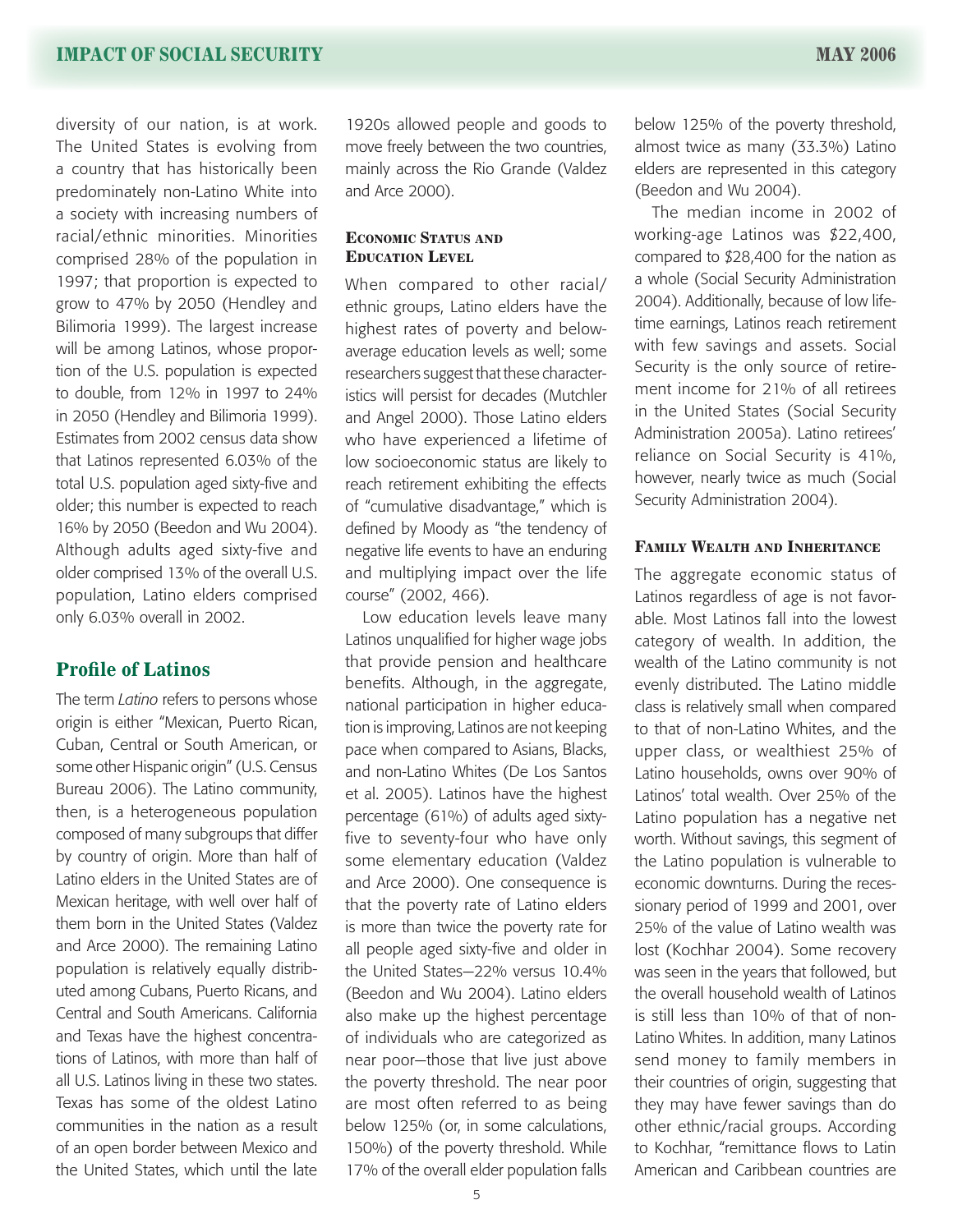presently estimated at more than \$30 billion per year" (2004, 1). Less wealth means fewer opportunities for Latino families to pass on property and other assets to subsequent generations.

Nearly 50% of Latino households are headed by first-generation Americans, many of whom have lived in the United States for twenty years or less (Kochhar 2004). Although wealth often increases the longer a person has been in the United States, the rate of wealth among Latinos is still well below that of non-Latino Whites. A factor that may be contributing to the slower rate of wealth accumulation is the high cost of living in the areas where Latinos have concentrated, such as California. A recent trend shows Latinos settling in U.S. cities outside the Southwest for example, Raleigh, North Carolina, Omaha, Nebraska, and Nashville, Tennessee—where homeownership is more feasible and opportunities to

accumulate wealth are greater due to a lower cost of living (Kochhar 2004).

Another key characteristic to consider when evaluating the economic status of the Latino population is that they are a young population. Mutchler and Angel (2000) show that the median age of Latinos in 1997 was twenty-six, compared to thirty-five for the nation as a whole. Figure 3, based on U.S. census data from 2000, illustrates the youthfulness of the Latino population when compared to the U.S. population as a whole. The pyramid shows that the population of working-age Latinos (between the ages of eighteen and thirty-five) was much larger than that of the nation as a whole in 2000. Additionally, the total adult Latino population aged sixty-five and older was much smaller when compared to the U.S. adult population of the same age group.

Youthfulness, low education levels, low-wage jobs, and low accumulated

wealth all contribute to the overall low economic status of the Latino community, which, in turn, explains why Latino elders enter their retirement years with little wealth and rely so heavily on Social Security for their retirement income.

#### **Retirement Income**

Retirement income has often been described as a three-legged stool, with Social Security as one of the legs. Retirement pensions and individual savings also contribute to economic stability in retirement. An additional source may be wages earned after retirement. Among Latino elders, low education levels have limited their ability to obtain high-paying jobs during their work careers, and therefore most have not had access to pensions. In addition, low-wage jobs are often physically arduous, making it more difficult and less desirable to continue working past the typical age of retirement. Hendley



Source: Ramirez 2004, 4. Reproduced with permission.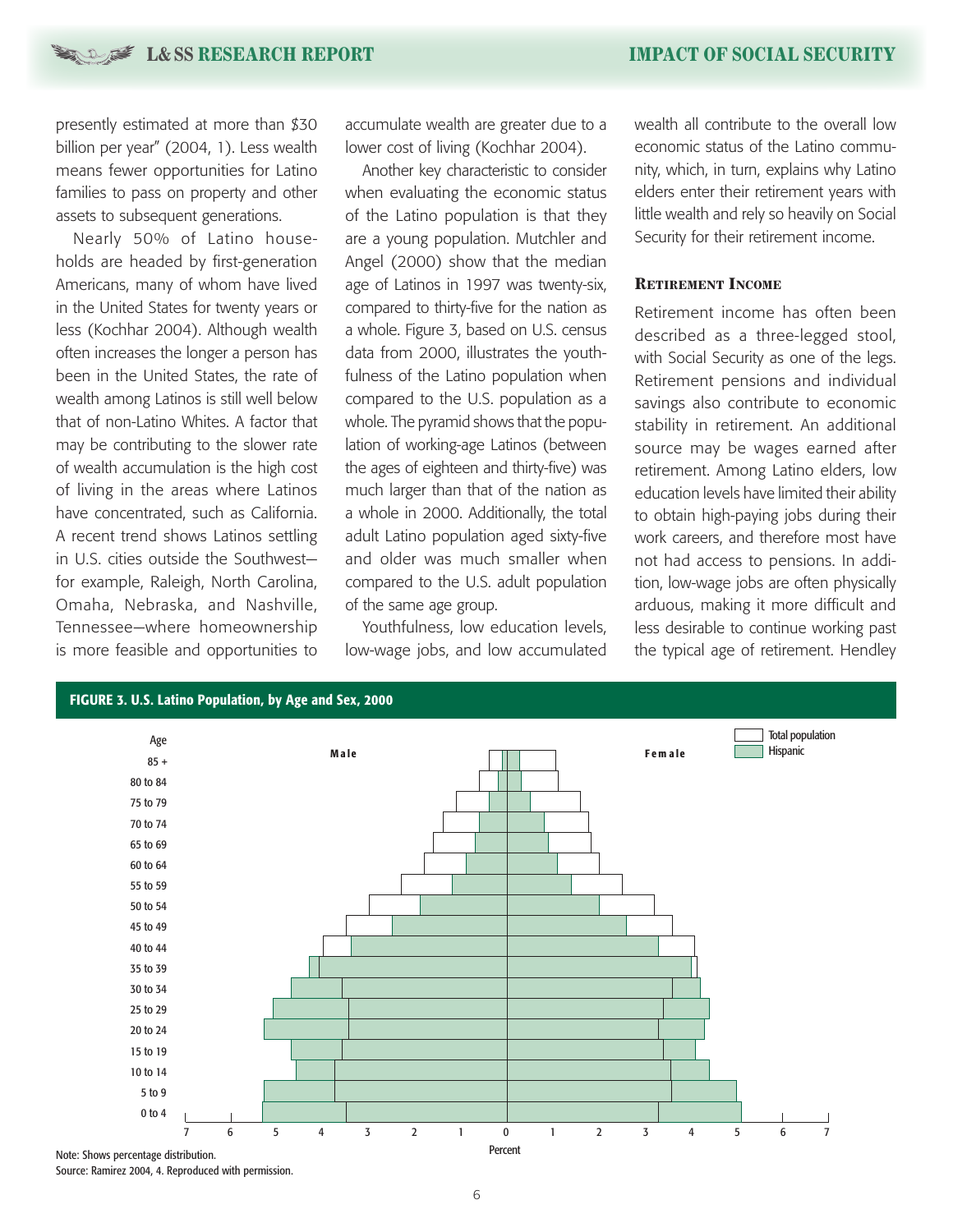and Bilimoria show that disability rates are strongly correlated with socioeconomic factors. Low-income workers have "much higher rates of disability than workers with higher incomes" (1999, 62).

Interest from savings and investments is another form of income after retirement. Yet, a lifetime of low earnings often results in minimal or no savings or investment income. Latinos have disproportionately low savings rates. Fifty-three percent of all Americans aged sixty-five and over receive income from interest, whereas only 22% of Latino elders receive this kind of income (Beedon and Wu 2004). A similar situation exists with regard to pensions. About 30% of the total adult population aged sixty-five and over receives pension income as part of their monthly retirement income (Beedon and Wu 2004). For Latino elders this number is significantly less, at 14%. Older Latino women are the least likely to receive pension benefits; only 9% do so (Beedon and Wu 2004).

#### **Long Life Expectancy**

Long life expectancy is another characteristic that affects the economic status of Latino elders. According to the Social Security Administration (2004), Latino men who were age sixty-five in 2004 can expect to live to eightyfive, compared to age eighty-one for all men; Latino women who were age sixty-five in 2004 can expect to live to eighty-eight, three years longer than all women. Although Latino elders do have a higher life expectancy, they fare worse than non-Latino Whites when health indicators are examined. Moreover, the prevalence of cognitive impairment in old age among Latinos was twice as great as that among non-Latino Whites (Green 2005).

### **Latino Elders and the Current Social Security System**

Social Security is vital to the economic well being of Latino elders. More than half (54.5%) would live below the poverty line without the program's benefits (Beedon and Wu 2004). Given the combined effects of low savings and pension participation, income from the Social Security program is essential to the economic well being of many Latino elders. Without Social Security, they would be living at a Depressionera poverty level.

Certain features of Social Security serve Latino retirees very well. The current Social Security program has a progressive benefit structure that modestly redistributes resources from high to low lifetime earners. This is especially important because a large percentage of Latino retirees are lowwage earners and, as a result, have few or no other income sources at retirement. An additional feature contributing to retirement stability among Latino elders is the COLA. This feature maintains retirees' purchasing power no matter how long they live, which is especially important to Latinos since they have a longer than average life expectancy.

Latino elders are vulnerable to poverty in old age because they have low education levels, which lead to lowpaying jobs and low lifetime earnings.

### **Conclusion**

Since the Latino community relies heavily on Social Security, Latinos are vulnerable to proposed changes to the program. Understanding the impact of these changes is essential. The COLA and the redistributive feature of the current Social Security system are crucial to the economic well being of Latino elders. Without them, Latino elders would face severe economic consequences.

A just and equitable solution to the Social Security shortfall is essential: COLA and the redistributive feature of the program must be maintained, if not improved. When compared with all Americans aged sixty-five and older, twice as many Latino elders currently face poverty. It is important to ensure that the changes implemented to shore up Social Security do not further increase poverty levels for vulnerable Latino elders.

#### **Note**

This report was prepared for "Security and the Emerging Latino Community: Implications for Retirement," a project of the UCLA Center for Policy Research and Aging, Fernando Torres-Gil, primary investigator.

1. The term *Latino* is used throughout this report. The U.S. Census Bureau uses *Hispanic* for this ethnic population, but considers the two terms synonymous; see http://ask.census.gov.

### **Works Cited**

- Achenbaum, W. Andrew. 1983. *Shades of Gray: Old Age, American Values, and Federal Policies since 1920.* Boston: Little, Brown.
- Beedon, Laurel, and Ke Bin Wu. 2004. *Hispanics 65 and Older: Sources of Retirement Income.* Washington, DC: AARP.
- Binstock, Robert H. 2005. "Contemporary Politics of Old Age Policies." In *The New Politics of Old Age Policy,* ed. Robert B. Hudson, 266–93*.* Baltimore: Johns Hopkins University Press.
- Chen, Yung-Ping. 1998. "Economic Security: Strengthening Social Security." In *New Directions in Old Age Policies,* ed. Janie S. Steckenrider and Tonya M. Parrott, 37–50. Albany: State University of New York Press.
- De Los Santos, Gilberto, Nader Asgary, Asghar Nazemzadeh, and Oscar W. DeShields. 2005. "The Agony and the Ecstasy: Current Status of Hispanic Individuals' Achievement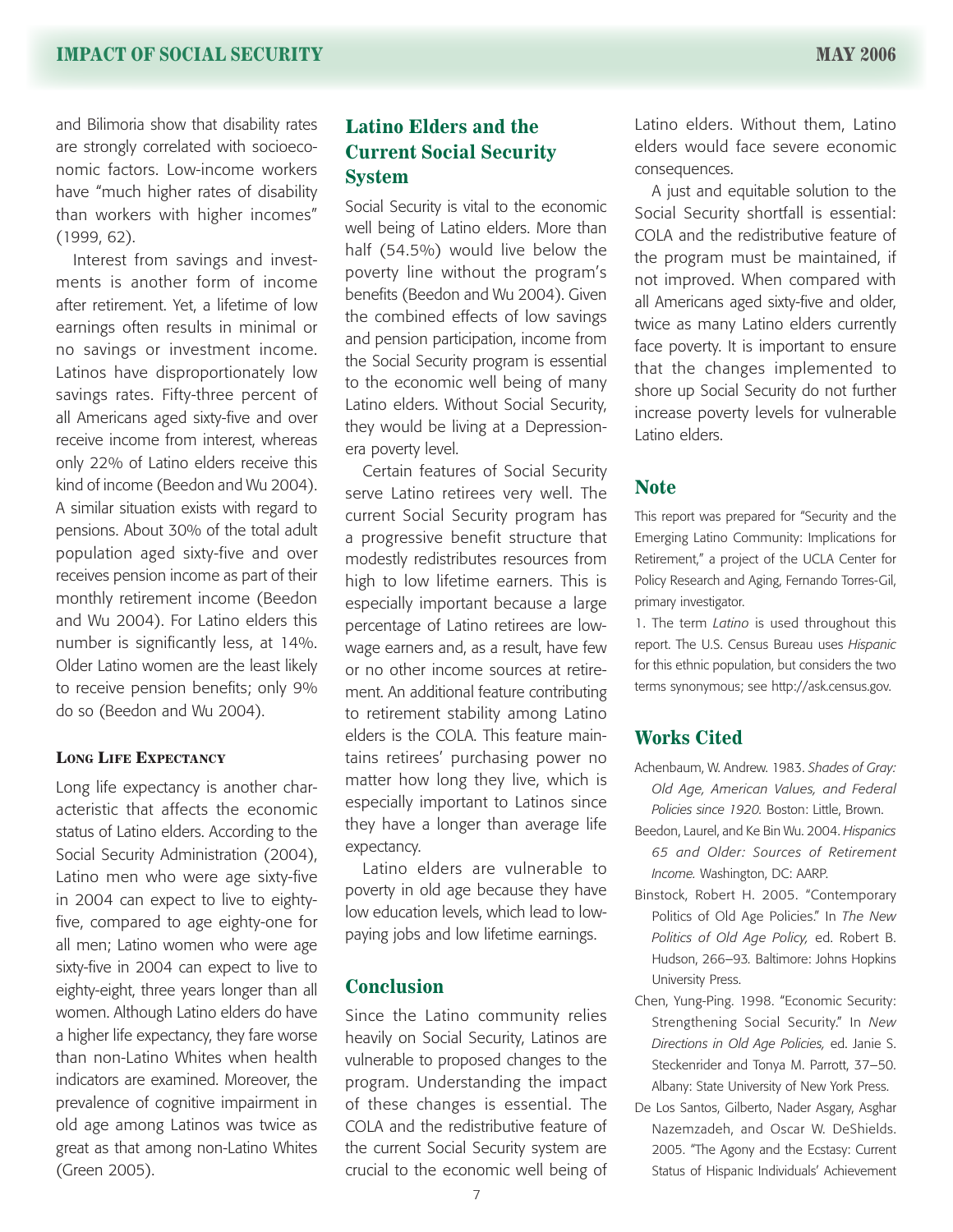### **L & SS RESEARCH REPORT IMPACT OF SOCIAL SECURITY**

in Higher Education and Earnings—With a Glimpse to the Future." *Journal of Hispanic Higher Education* 4, no. 2: 149–70.

- DeWitt, Larry. 2003. *Historical Background and Development of Social Security.* Retrieved March 9, 2006, from http://www.ssa.gov/ history/briefhistory3.html.
- Diamond, Peter A., and Peter R. Orszag. 2004. *Saving Social Security: A Balanced Approach.* Washington, DC: The Brookings Institute.
- Green, Carole A. 2005. "Race, Ethnicity, and Social Security Retirement Age in the US." *Feminist Economics* 11, no. 2: 117–43.
- Hendley, Alexa A., and Natasha F. Bilimoria. 1999. "Minorities and Social Security: An Analysis of Racial and Ethnic Difference in the Current Program." *Social Security Bulletin*  62, no. 2: 59–64.
- Herd, Pamela, and Eric R. Kingson. 2005. "Reframing Social Security, Cures Worse Than the Disease." In *The New Politics of Old Age Policy,* ed. Robert B. Hudson, 183–204. Baltimore: Johns Hopkins University Press.
- Hoyer, W. J., and P. A. Roodin. 2003. *Adult Development and Aging*. 5th ed. New York: McGraw Hill Publishers.
- Hudson, Robert B. 2005. "Contemporary Challenges to Age-Based Public Policy." In *The New Politics of Old Age Policy*, ed. Robert B. Hudson, 1–19*.* Baltimore: Johns Hopkins University Press.
- Kochhar, Rakesh. 2004. "The Wealth of Hispanic Households: 1996 to 2002." In *PEW Hispanic Center Report, October 2004.* Washington, DC: Pew Research Center. Retrieved March

9, 2006, from http://pewhispanic.org/files/ reports/34.pdf.

- Meyer, Madonna Harrington. 2005. "Decreasing Welfare, Increasing Old Age Inequality: Whose Responsibility Is It?" In *The New Politics of Old Age Policy,* ed. Robert B. Hudson, 65–89*.* Baltimore: Johns Hopkins University Press.
- Moody, Harry R. 2002. *Aging: Concepts and Controversies.* 4th ed. Thousand Oaks, CA: Sage Publications, Inc.
- Mutchler, Jan E., and Jacqueline Angel. 2000. "Policy Development and the Older Latino Population in the 21st Century." *Journal of Aging and Social Policy* 11, nos. 2–3: 177–88.
- National Center for Health Statistics. 1997. *Health, United States 1996–97 and Injury Chartbook*. Washington, DC: U.S. Department of Health and Human Services.
- Ramirez, Roberto. 2004. *We the People: Hispanics in the United States, Census– 2000 Special Report.* Retrieved March 30, 2006, from http://www.census .gov/prod/2004pubs/censr-18.pdf.
- Shelton, Alison, and Laurel Beedon. 2003. *Improving Solvency Using the Social Security Benefit Formula.* Washington, DC: AARP Public Policy Institute. Retrieved March 6, 2006, from http://assets.aarp.org/rgcenter/ econ /ib63\_solvency.pdf.
- Social Security Administration. 2004. *Hispanic Americans and Social Security.* Retrieved March 2, 2006, from http://www.ssa.gov/ pressoffice/factsheets/hispanics-alt.htm.
- ———. 2005a. *Fast Facts and Figures about Social Security, 2005*. SSA Publication No. 13-11785. Washington, DC: Social Security Administration.
- ———. 2005b. *Social Security, A Brief History.*  SSA Publication No. 21-059. Retrieved April 14, 2006, from http://www.ssa.gov/history/ pdf/2005pamphlet.pdf.
- Social Security Online. 2005. *Latest Cost-of-Living Adjustment.* Retrieved March 30, 2006, from http://www.ssa.gov/OACT/ COLA/latestCOLA.html.
- ———. 2006. *Retirement Planner.* Retrieved March 15, 2006, from http://www.ssa.gov/ planners/faqs.htm.
- U.S. Census Bureau. 1996. *Population Projections for the United States, by Age, Sex, Race, and Hispanic Origin: 1995 to 2050.* Current Population Reports, P25- 1092. Washington, DC: U.S. Government Printing Office.
- ———. 2006. "Hispanic Population of the United States, Current Population Survey, Definition and Background." Retrieved April 14, 2006, from http://www.census.gov/population/ www/socdemo/hispanic/hispdef.html.
- Valdez, R. Burciaga, and Carlos Arce. 2000. *A Profile of Hispanic Elders*. San Antonio, Texas: Cutting Edge Communications, Inc. Retrieved March 7, 2006, from http:// latino.si.edu/virtualgallery/GrowingOld/ Nationwide%20Demographic.pdf.